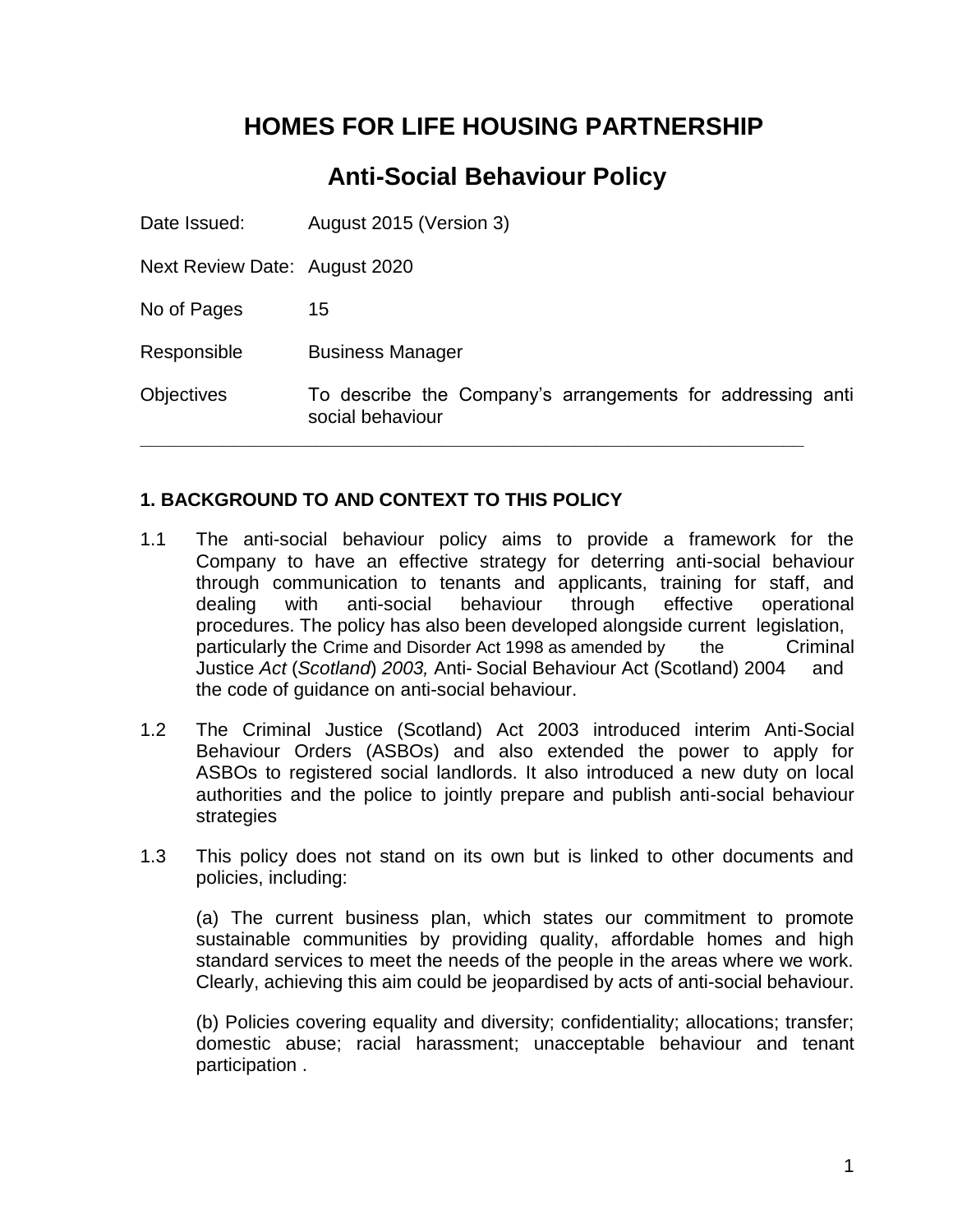(c) The Company's expectations of the conduct of staff, including confidential reporting.

(d) We are a member of the East Lothian Antisocial Behaviour Partnership which operates a joint Anti Social Behaviour Policy separate to our own. Whilst we are an independent organisation, we recognise that more serious incidents of antisocial behaviour will be more effectively dealt with by the Partnership. We will apply the joint policy in serious cases and follow protocol when exchanging information. Respective roles are described in Appendix 3

#### **2. POLICY OBJECTIVES**

2.1 This policy sets out what we will do to prevent anti-social behaviour and how we will deal with incidents including:

• setting out our approach to taking effective action to deter and tackle anti-social behaviour, including partnership working;

• setting appropriate targets for dealing with incidents of anti-social behaviour on a case by case basis, agreed with our tenants ( See Appendix 1)

• specifying methods used to investigate incidents, gather evidence, provide support to complainants and witnesses, and to take action against perpetrators; gauging satisfaction of how we deal with reported incidents from complainants and witnesses; and

• setting out how we will help in the resettlement and rehabilitation of perpetrators.

### **3. PERSONS COVERED BY THIS POLICY**

- 3.1 This policy applies to our tenants, their visitors, our staff and contractors. As well as action taken to deal with incidents of anti-social behaviour, action will be taken against tenants who harass their neighbours, members of our staff or our contractors. Similarly, staff who harass tenants or their colleagues will be subject to our disciplinary procedures. Contractors who harass tenants or staff may have their contract with us terminated.
- 3.2 The central focus of this policy, however, is on the conduct of tenants and their visitors.

### **4. DEFINITION OF ANTI-SOCIAL BEHAVIOUR**

4.1 Our tenancy agreement states:

It is the responsibility of tenants, those living with them, and their visitors not to "harass or act in an anti-social manner to, or pursue a course of anti-social conduct against, any person in the neighbourhood. Such people include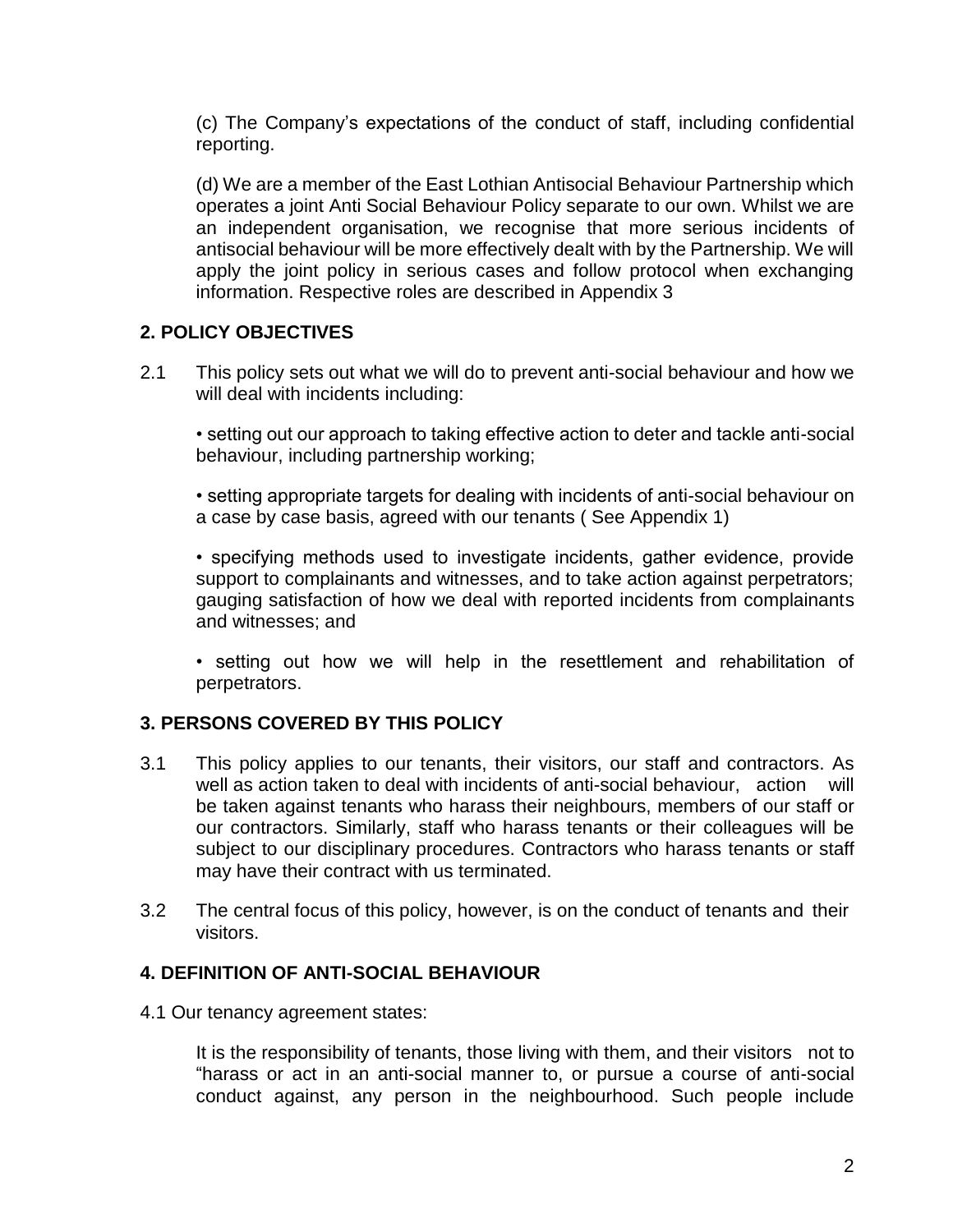residents, visitors, our employees, agents and contractors and those in your house**.** It defines antisocial behaviour as 'meaning behaviour causing or likely to cause alarm, distress, nuisance or annoyance to any person or causing damage to anyone's property. Harassment of a person includes causing the person alarm or distress. Conduct includes speech."

4.2 Anti-social behaviour is defined as:

"Someone acting in a manner that caused or was likely to cause harassment, alarm or distress to one or more persons not of the same household."

Section 143 Antisocial Behaviour etc. (Scotland) Act 2004

The Act further clarifies that:

- "conduct" includes speech;
- "a course of conduct" must involve conduct on at least two occasions;
- "likely to cause" has the effect that someone other than a victim of the antisocial behaviour can give evidence of its occurrence. This is intended specifically to enable the use of professionals as witnesses where those targeted by antisocial behaviour feel unable to come forward, for example, for fear of reprisals or intimidation.
- 4.3 Anti-social behaviour can include:
	- Arson
	- Using housing accommodation to sell drugs, or for other unlawful purposes
	- Physical assault
	- Intimidation and harassment
	- Exploitation and intimidation of vulnerable people
	- Damage to property
	- Posting offensive material
	- Fouling of public areas
	- Graffiti
	- Obstructive behaviour
	- Noise nuisance
- 4.4 We accept that incidents of reported anti-social behaviour may also be the result of the clash of lifestyles and that people have different levels of tolerance to things such as noise.

#### **5. OUR APPROACH TO ANTI-SOCIAL BEHAVIOUR**

5.1 Homes for Life considers anti-social behaviour unacceptable. Everyone has the right to the peaceful enjoyment of their home and we will uphold this right through our policies. All tenants and their visitors must show consideration for their neighbours by complying with the terms of their tenancy agreements; this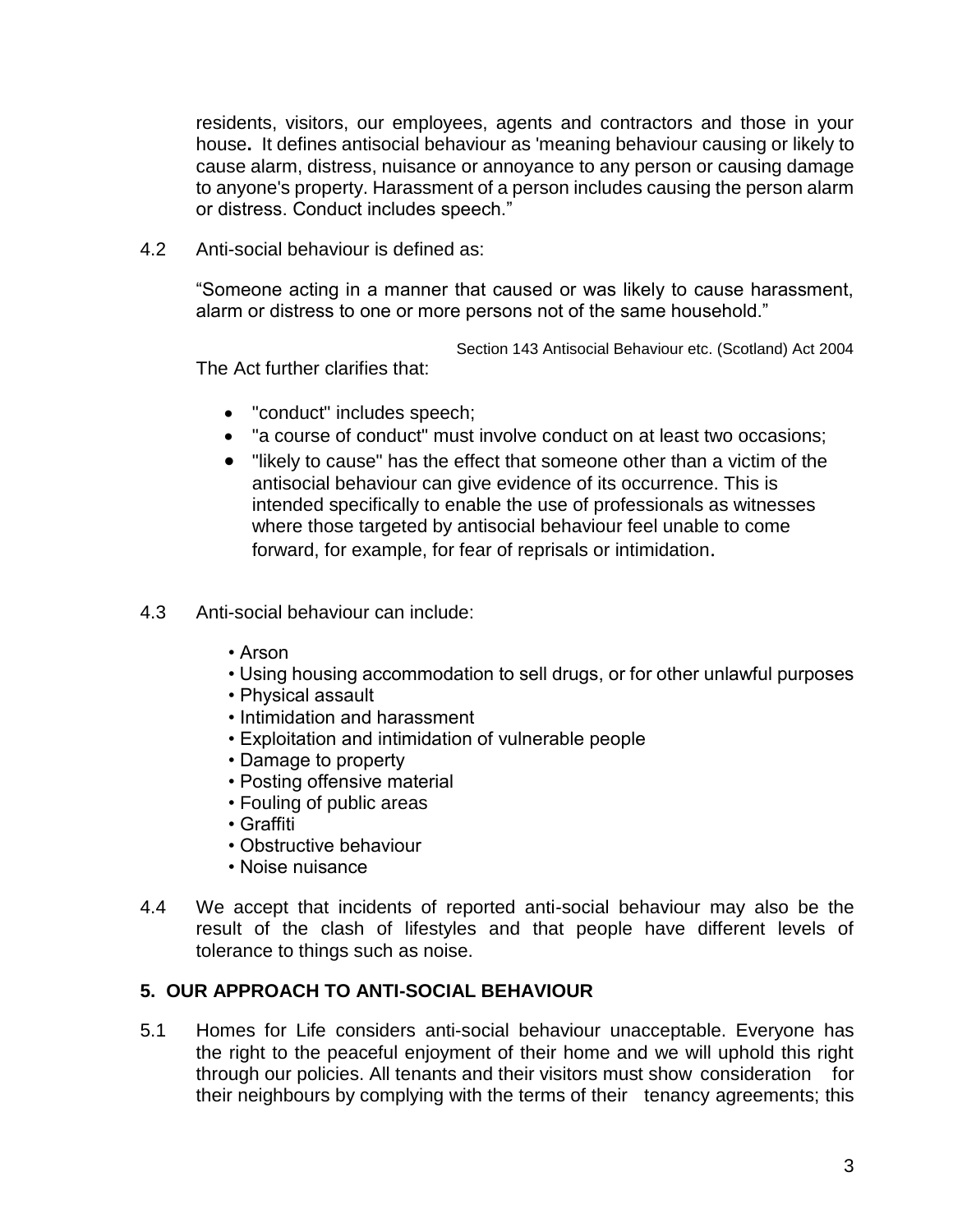includes ensuring that they do not carry out any form of anti-social behaviour, whether it be accidental, deliberate or personally motivated against someone because of their gender, sexuality, religion, disability, lifestyle, age, health status or appearance.

5.2 The following constitutes our approach to anti-social behaviour:

(a) Anti-social behaviour will not be tolerated and effective action will be taken to tackle it.

(b) We will seek to prevent anti-social behaviour through our allocations policies, effective communication with new and existing tenants, supporting vulnerable tenants, early intervention and playing a part in the community.

(c) We are committed to a victim-centred approach and will support complainants/witnesses and will work with tenants to resolve anti-social behaviour.

(d) We will use all available and appropriate services to deal with anti-social behaviour, including taking enforcement action where necessary.

(e) We are committed to effective joint working with our partners in the community.

(f) We will respond to all complaints made about the behaviour of our tenants, but will not become involved in disputes which are not related to tenancy conditions.

(g) We will monitor the effectiveness of this policy through some key performance indicators that may include:

• reduction in property damage such as graffiti and the time taken to remove graffiti;

• greater numbers of incidents being reported through increased confidence at our ability to act effectively;

• increasing levels of victim and witness satisfaction at our action to deter and tackle anti-social behaviour; and

• decreasing communal repair and void costs.

#### **6. DEALING WITH ANTI-SOCIAL BEHAVIOUR**

6.1 Deterring anti-social behaviour

We will seek to deter anti-social behaviour in a number of ways:

(a) Design and development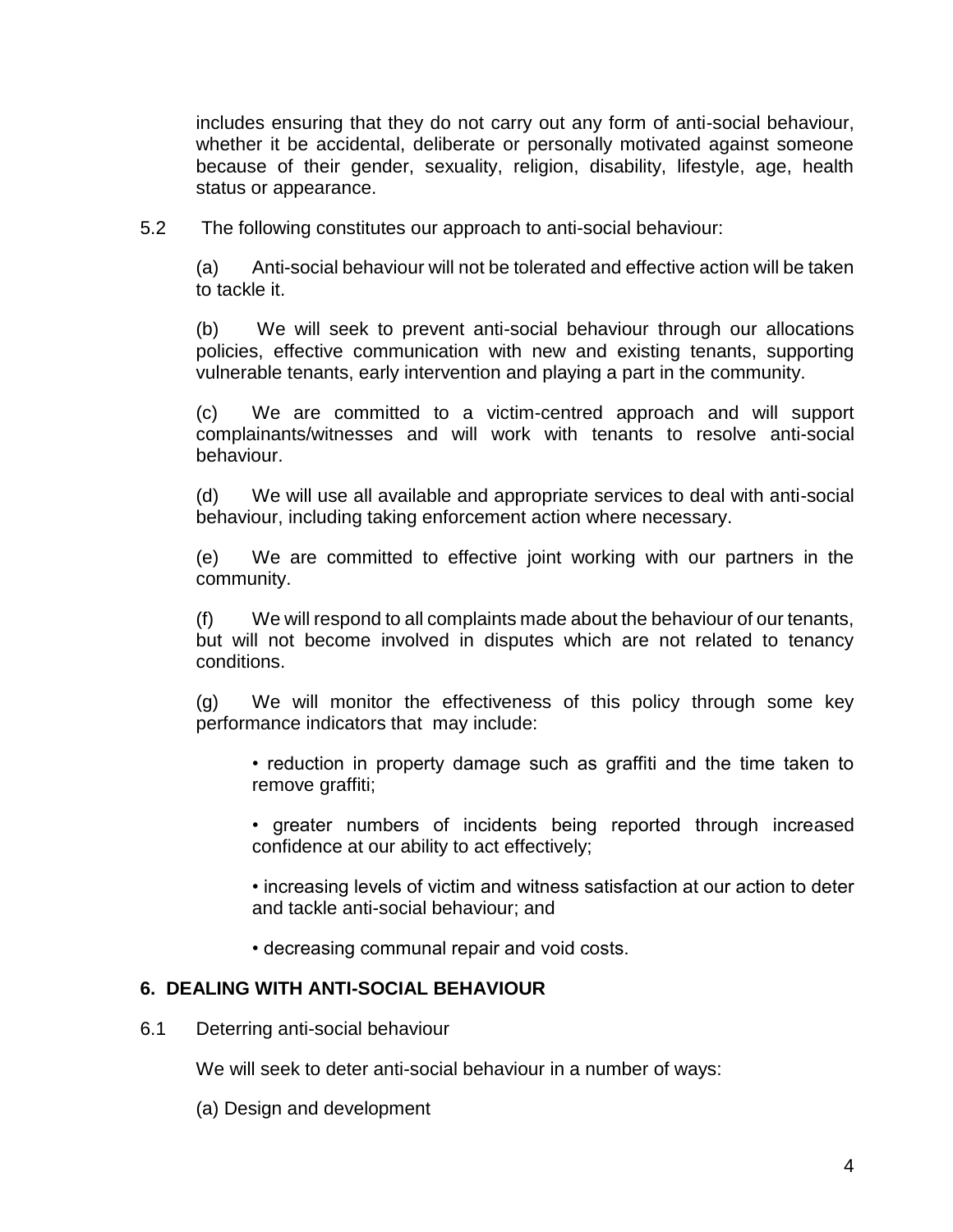• By the effective design of new developments so as to reduce the potential for crime and disorder, the design process being carried out in consultation and liaison with staff, tenants and external partners and stakeholders such as the police.

• Where possible, carrying out estate improvements to reduce anti-social behaviour.

(b) Lettings

• Through our allocations and transfer policies, we may take into account any history of anti-social behaviour incident in the neighbourhood and will advise potential tenants so that an informed choice can be made whether or not to accept a tenancy.

• In order to achieve balanced communities and to identify vulnerabilities, we will carry out risk assessments on all prospective new tenants in accordance with our allocations and transfer policies.

• Making prospective tenants aware both of their legal obligations with regard to anti-social behaviour and our approach to dealing with it.

(c) Effective communication

• We will publicise our commitment to tackling anti-social behaviour through leaflets, our newsletter, as well as other appropriate mechanisms.

• Where appropriate, we will publicise successful action against perpetrators in order to deter future incidents.

(d) Early intervention

• We recognise that dealing with lower levels of anti-social behaviour at the outset can prevent problems escalating. This may include dealing with graffiti, rubbish, abandoned cars and vandalism or minor noise nuisance.

• Where appropriate, we will encourage tenants to deal with incidents initially themselves through advice and information and mediation

• However, where this is not possible or successful, tenants should be confident that we will investigate their complaints effectively and efficiently and take action appropriate to the circumstances of the case.

6.2 Playing our part in the community; working with other agencies

In recognising the positive value that joint working will bring to reducing antisocial behaviour, we will, where they exist, join and work positively with, local forums or similar organisations, including the local police force, the Council,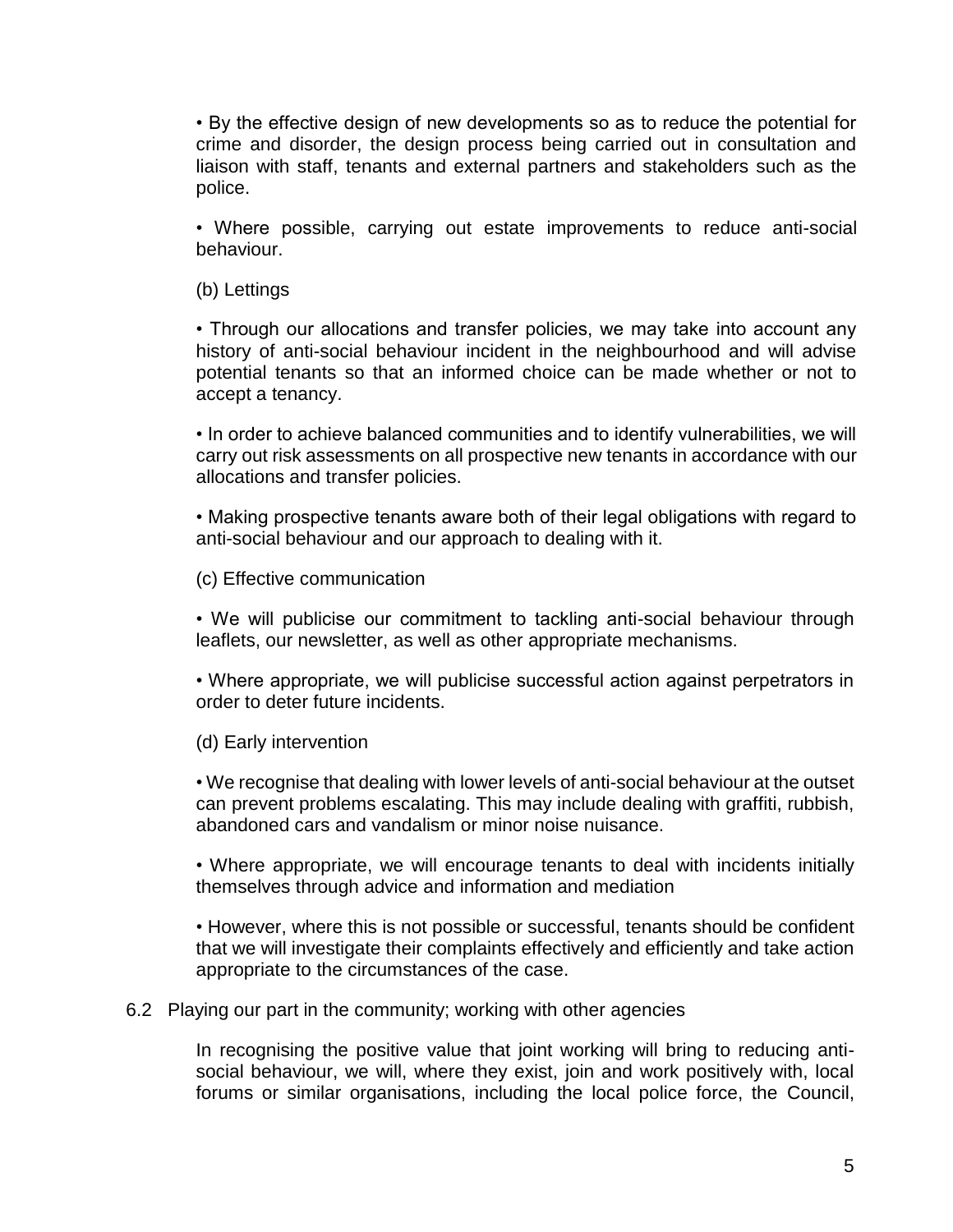social services departments and local and/or national organisations, including signing up to joint protocols on information-sharing where they exist. Homes for Life holds a Joint Protocol with Police Scotland which sets out the procedure to be followed in the informal and formal exchange of information and the requirements for confidentiality.

6.3 Mediation is seen as a critical part of the overall approach to tackle neighbour disputes. Mediation enables neighbours to find practical, workable solutions to a wide range of problems. Mediation is a voluntary and confidential process of conflict resolution. Trained impartial mediators provide a safe, structured and positive environment to enable those in dispute to resolve their differences, reach a better understanding of the other party's position and to agree conflict resolution strategies for the future.

> East Lothian Council currently contracts SACRO to supply Mediation Services across the county. Homes for Life will work alongside the Antisocial Behaviour Team and SACRO in promoting this Service..

6.4 Effective training for staff

We will provide appropriate training for our staff to understand the context of antisocial behaviour, to follow the procedures produced in respect of this policy, to provide appropriate support to victims and witnesses and to deal with and monitor incidents and action against offenders. Training will also include helping staff to cope with difficult people and dangerous situations and keeping staff upto-date with current best practice and legislation.

- 6.5 Taking action; supporting complainants and witnesses
	- (a) A victim-centred approach

Reports of anti-social behaviour will be treated seriously in that an objective investigation will be carried out to establish the facts behind the reported incident.

(b) Gathering evidence and tracking incidents

• We will record, investigate, track and monitor reported incidents and will agree with complainants and witnesses a system and frequency of feedback so as to keep them informed of progress of key elements of the investigation and of any proposed action against perpetrators. The investigation will seek to establish the nature and extent of reported incidents, the motivation, if any, behind them, the existence of any witnesses and the action we propose to take. Complainants and witnesses will be informed of a single contact person who will lead the investigation throughout.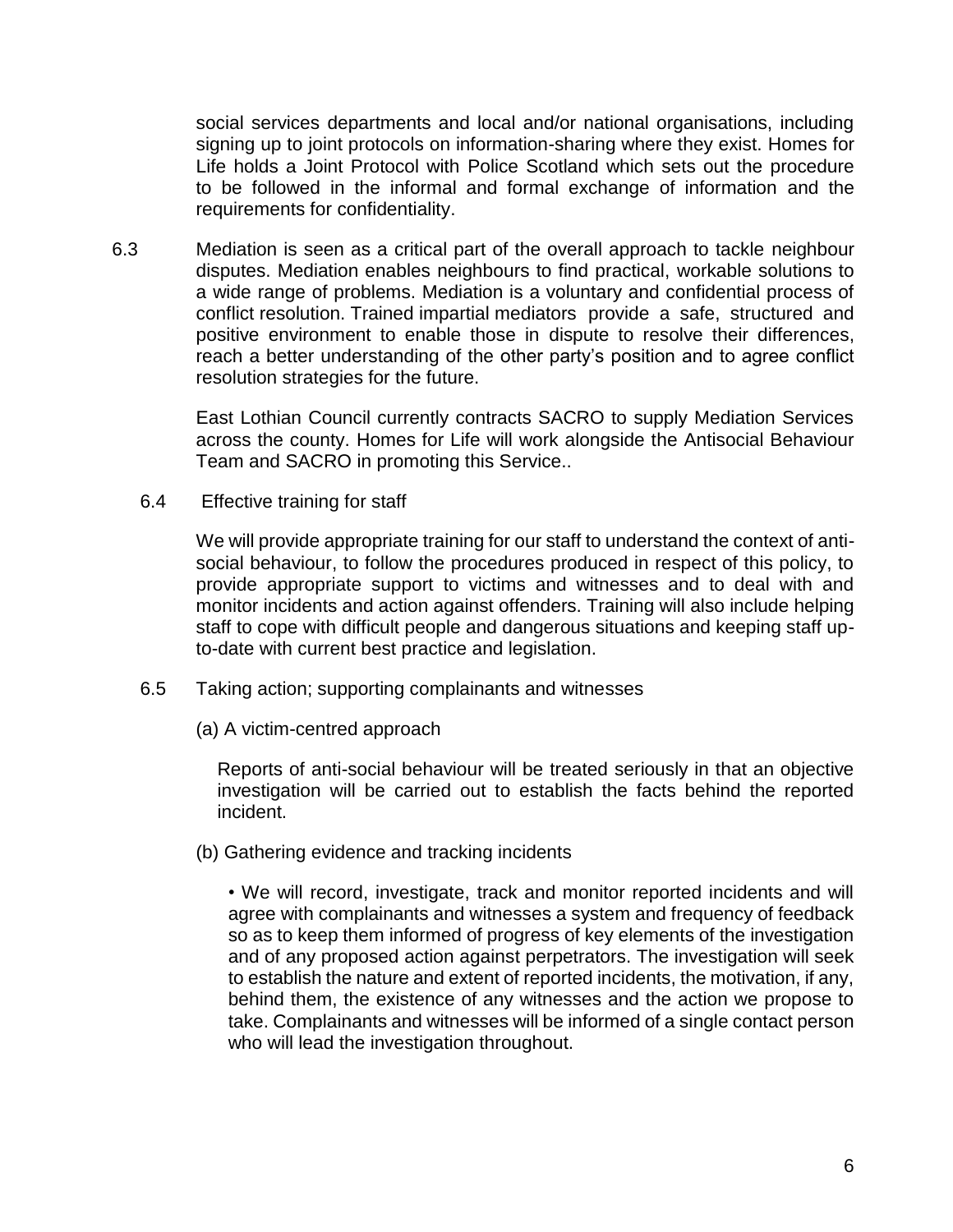• We will monitor and review the effectiveness of action taken in response to reported incidents. Complainants and witnesses to such incidents will be kept informed of these reviews.

• When notified of an incident that is alleged to be personally motivated (ie harassment), we will respond by, in the first instance, visiting the victim by no later than the next working day after the report of the incident.

• When notified of the existence of offensive graffiti, we will arrange for its removal within 24 hours.

(c) Delivering an appropriate response to tackling anti-social behaviour

We will offer a range of services in order to deliver a proportionate and flexible response to the challenge of anti-social behaviour. This may include:

• contacting the Council's environmental health department in cases of excessive noise;

• visiting the offender, victim and witnesses to establish the nature of the incident(s) as part of the investigative process;

• encouraging the effective recording of incidents through the use of written, video or audio diaries. Interpreters and/or the Language Line service will be used where appropriate;

• using professional witnesses to gather evidence of anti-social behaviour where appropriate

and

• offering initial non-legal remedies such as mediation and advice on coping with differing lifestyles.

#### (d) Supporting victims and witnesses

We recognise that anti-social behaviour can only be tackled successfully when victims and witnesses have the confidence and morale to be involved. This means ensuring their safety and wellbeing.

We will provide effective support to complainants and witnesses from the initial reporting of an incident to its remedy; this may involve:

• referral to counselling or other support services;

• use of professional witnesses in court hearings; and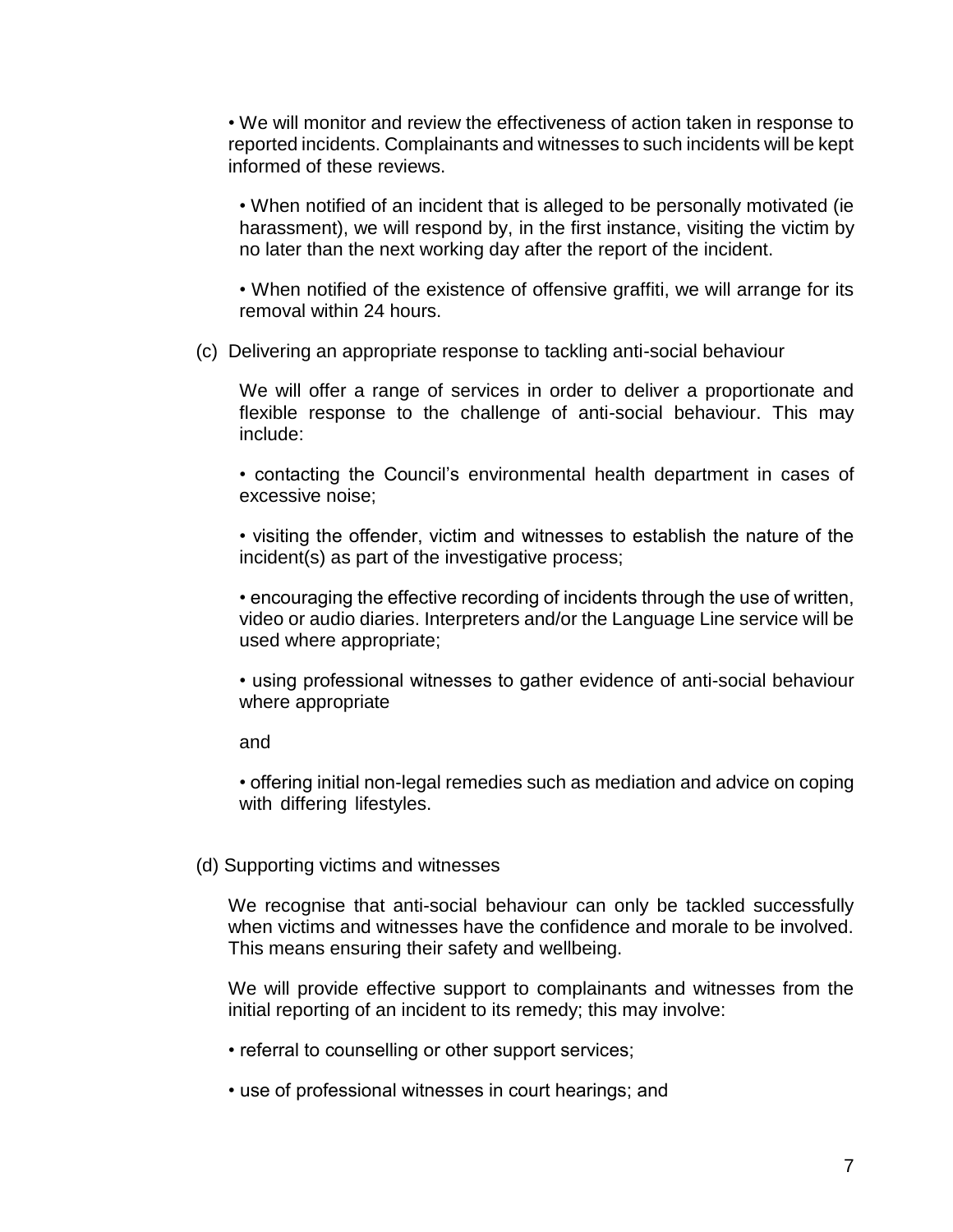- using witness statements where admissible as evidence in court.
- (e) Taking action against perpetrators

Where there is evidence of anti-social behaviour, we will take action under breach of tenancy conditions. Such action may involve:

- Offering mediation between the two parties.
- Getting perpetrators to sign up to acceptable behaviour agreement (ABAs).
- Obtaining anti-social behaviour orders (ASBOs).
- Obtaining injunctions.

• According to the nature of the case, obtaining suspended or absolute possession orders through the courts, which may lead to eviction.

• Supporting criminal prosecutions through co-operation with the police and Council in appropriate cases of nuisance.

• Supporting, where possible, programmes of rehabilitation and resettlement of perpetrators.

We recognise the right of tenants to take their own legal action under the Protection from Harassment Act 1997.

(f) Rehabilitation of perpetrators

In tackling anti-social behaviour, we will consider the positive impacts that support might have on offenders. This can be particularly relevant where antisocial behaviour may be a consequence, directly or indirectly, of drug and/or alcohol abuse or mental health. We will consider what actions we may be able to take to achieve long term changes in behaviour and so avoid simply moving the problem to somewhere else.

6.6 Data protection and confidentiality

Generally the Company will only disclose personal information with the consent of the individual. Only information which can or must be legally disclosed under the Data Protection Act will be shared with a third party without the individual's consent and only where the Company considers it is legally required to or where it is legitimate and necessary to do so. The need for such disclosure will be assessed in each case and any information disclosed will be restricted to only that which it is necessary and proportionate in the circumstances.

6.7 Examples of where the Company is legally required to cooperate include enquiries from the Police or Local Authorities in fulfilling their statutory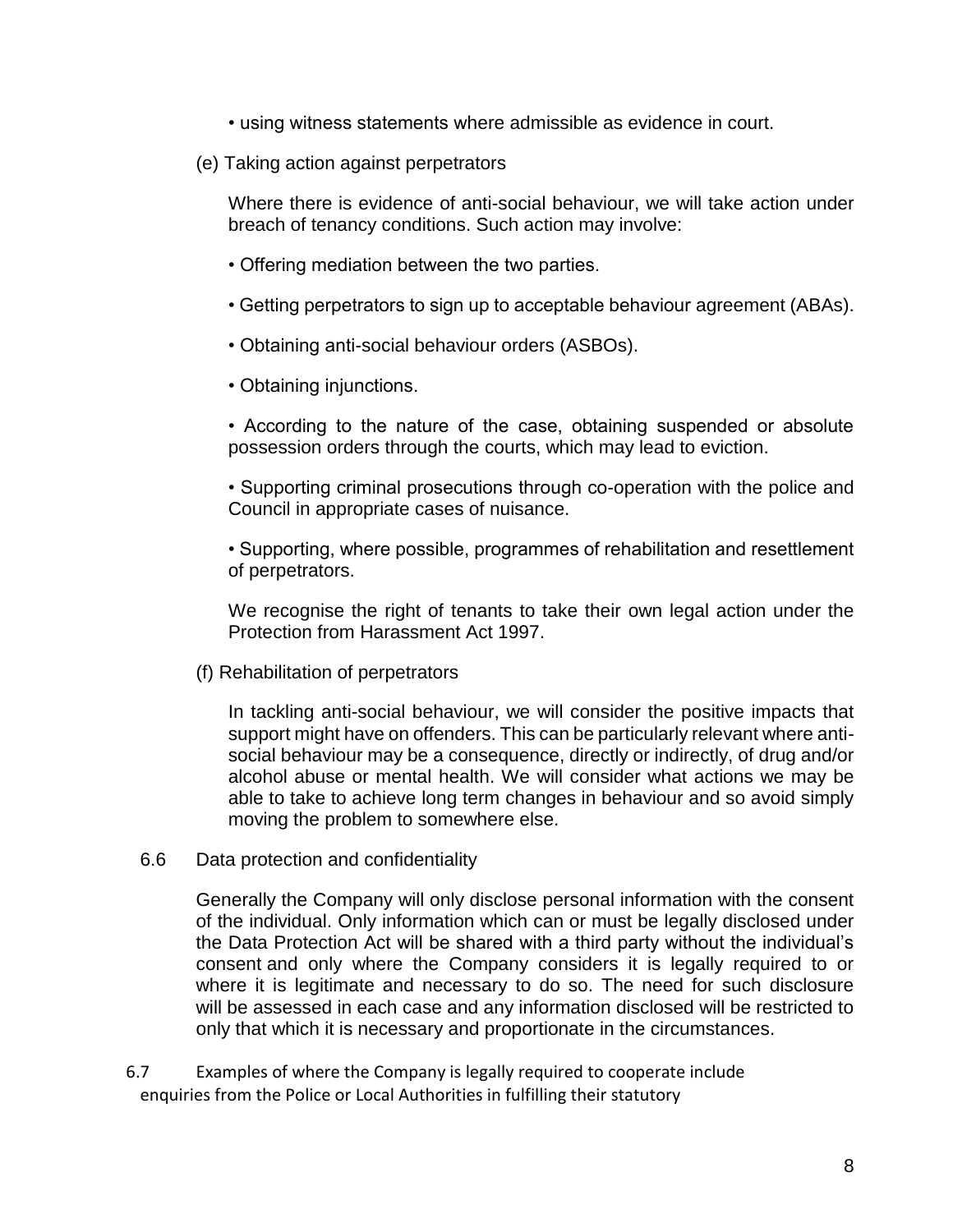duties, such as those under the Crime and Disorder Act 1998, Children (Scotland) Act 1995, or cooperation between relevant authorities to deal with or prevent anti- social behaviour under section 139 of the Anti-social Behaviour (Scotland) Act 2004.

#### 6.9 Formal Information Exchange

Section 139 of the Antisocial Behaviour etc. (Scotland) Act 2004 allows agencies involved in tackling antisocial behaviour to share relevant information**.**

Information can be shared:

- where a partner is investigating and gathering evidence of antisocial behaviour in relation to an individual or group with a view to taking action to prevent or tackle that individual's or group's antisocial conduct.
- where Police Scotland are seeking information to prevent or detect crime or for the purposes of investigating suspected criminal conduct.

The principal signatories to the information sharing protocols in place are East Lothian Council (various departments and sections), Police Scotland, East Lothian Housing Association, Homes for Life Housing Partnership, NHS Lothian and the Ambulance Service.

In all instances of information sharing an audit of requests and disclosures will be maintained by the ASB team.

Information should be exchanged prior to the commencement of enforcement action. This information gathering exercise will allow the partnership to establish whether or not there is sufficient justification for legal proceedings.

#### 6.10 Vexatious complainers

Following investigation, the Partnership may declare unjustified, repeated, unfounded or frivolous complainers as vexatious and may decide to take no further action as a result of those complaints or implement the Unacceptable Behaviour Policy

#### 6.11 Monitoring and reviewing this policy

This policy will be monitored and reviewed regularly to ensure it meets our regulatory obligations and is effective in dealing with anti-social behaviour.

We will ensure that copies of this policy and its summary are made available for our staff, tenants and stakeholders in a variety of formats and versions (such as in translation and large print) where necessary. .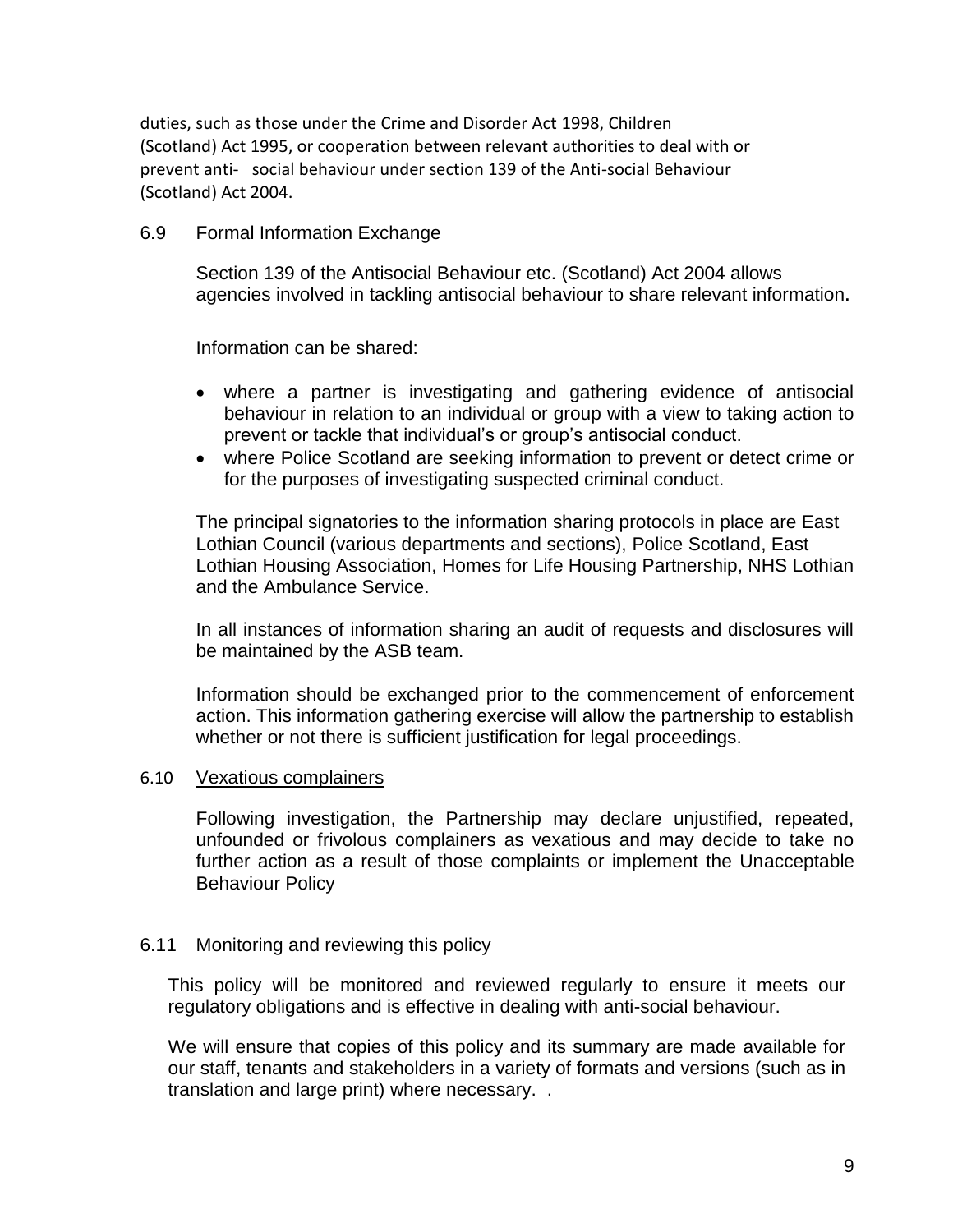# **Appendix 1**

# **Procedure**

#### 1. Categories

Anti social behaviour can range from minor incidents to very serious, which can be life threatening. When we receive a report of Anti social behaviour it will be given a category, which will state how quickly we will aim to investigate and resolve the problem:

#### • **Category A**:

This category includes incidents of a very serious anti-social nature, physical violence, criminal convictions, escalation or increase in frequency of disturbances or excessive noise. We aim to investigate and make our initial assessment of such complaints within **3 working days.**

### • **Category B:**

This category includes incidents, which indicate serious anti-social behaviour, such as persistent excessive noise, frequent disturbances, threats of violence, vandalism to Association property. We aim to investigate and make our initial assessment of such complaints within **5 working days**

### • **Category C**

Incidents which clearly breach a tenancy condition but which are of a relatively minor nature, e.g. occasional noise, stair cleaning, rubbish dumping noisy or uncontrolled pets will fall into this category. We aim to investigate and make our initial assessment of such complaints within **10 working days.**

*"Target timescales relate to the initial response to a complaint. A case is regarded as resolved when we have taken appropriate measures as laid out in this policy or where we do not have the authority or powers to resolve the case and we have explained this to the complainant. Timescales to resolve a complaint will be set on a case by case basis reflecting either how straight forward or complex a case is. The timescale will be agreed with the tenant. For example a serious complaint may require a lengthy period of investigation and corroborative evidence gathering or may be escalated immediately and passed to the police to resolve. "*

### **2. Procedure**

2.1 All incident reports can be made either verbally, in writing or through a referral from the Anti Social Behaviour Hotline. On receiving a complaint, staff will categorise it and aim to investigate and resolve the problem within the stated timescale. The Housing Officer will contact the person making the complaint to clarify what the problem is and obtain any further information. Staff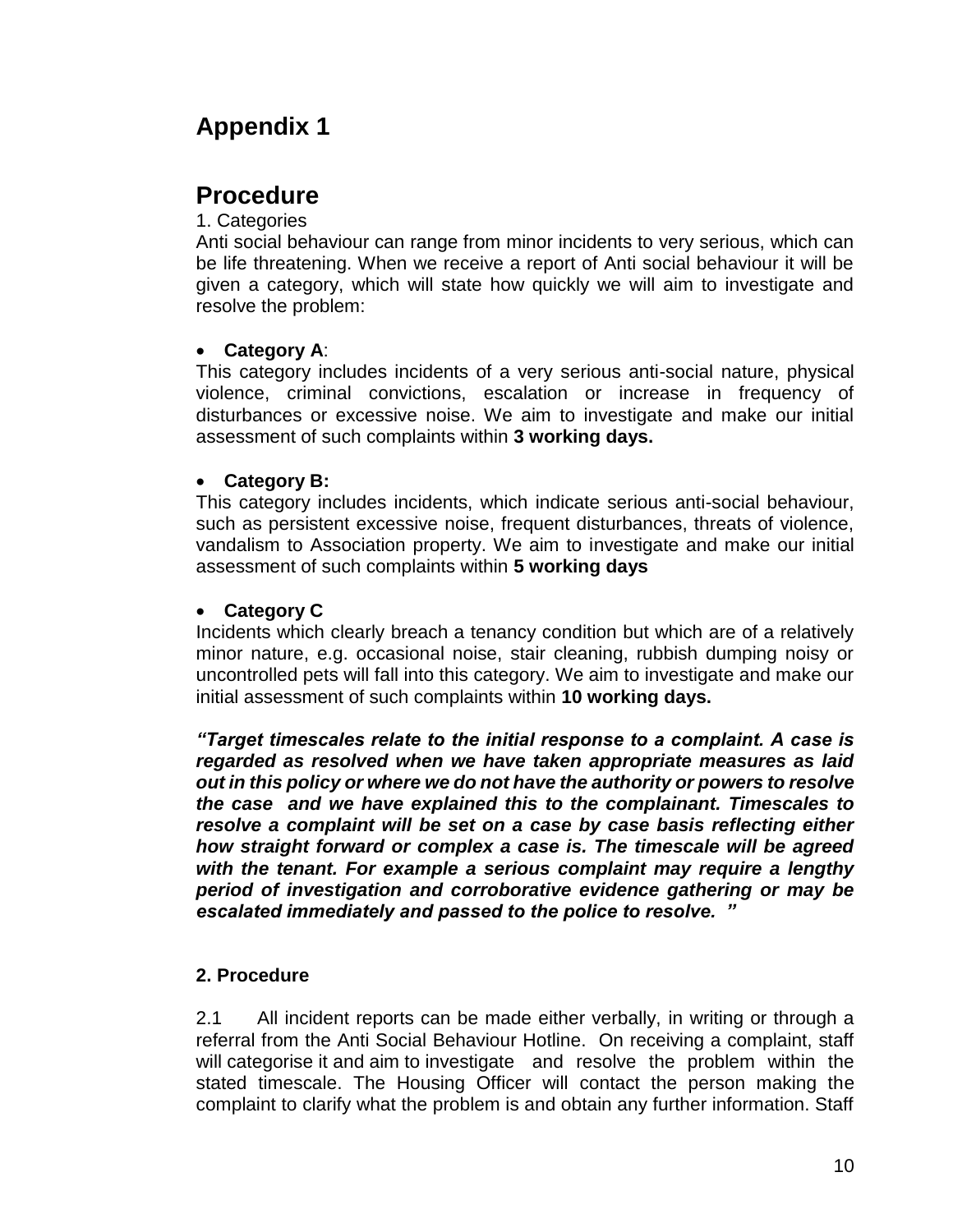will explain that reported incidents are treated confidentially, but sometimes it may become clear to the person causing the problem who has reported the incident.

2.3 When investigating the incident staff will visit other residents in and around the neighbourhood to seek witnesses. The witnesses must be over 16 and not related to the person reporting the incident. Staff will also contact other agencies that may have been involved in the incident such as the Police, Mediation service etc.

2.4 In serious or continuous incidents of anti social behaviour where legal action is being considered, the person reporting the incident will be advised to keep a log of all anti social behaviour and telephone the police where necessary. In cases where an Anti Social Behaviour Order or repossession action are being considered the person will be made aware that they may be required to give evidence in court.

2.5 When staff have obtained sufficient proof about an incident, he/she will visit the tenant responsible for the anti social behaviour to discuss the problem. This can result in the tenant being given verbal advice or a formal warning as appropriate.

2.6 On return to the office, staff will provide the Housing Manager with a case report and recommendation on the action to be taken. On approval, staff will write to both parties confirming the outcome.

#### 3.0 **Mediation**

3.1 Mediation can be used to resolve anti social behaviour such as:

- one to one incidents where the anti social behaviour is repetitive but not escalating;
- when a group of tenants jointly report anti social behaviour about one or more tenants
- 3.2 Mediation will only work if all parties involved in the anti social behaviour agree to attend.
- 3.3 We will arrange mediation in such cases to help neighbours reach an agreement. This may not always be a resolution of the Anti Social Behaviour but could be a measure towards this.
- 3.4 Where we are unable to resolve a dispute we will refer all parties involved in a dispute to East Lothian Community Mediation (ELCM). We will aim to carry out follow up visits to all parties within 10 working days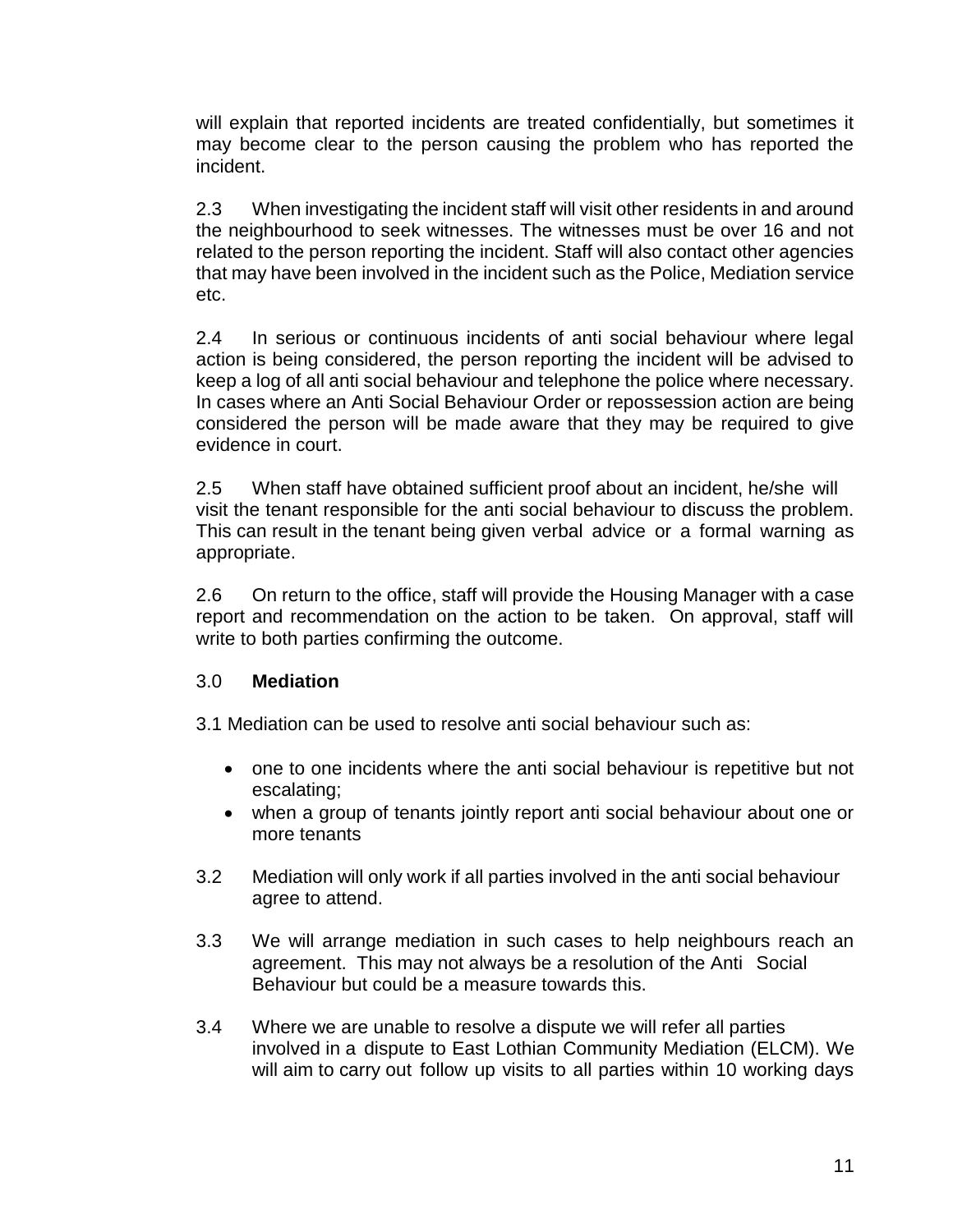of receiving written confirmation from ELCM that they have concluded their service.

3.5 Where antisocial behaviour continues after a final warning letter has been issued the case will be referred to the Anti Social Behaviour Partnership who will agree the next appropriate stage of intervention or legal action.

#### **4.0 Anti Social Behaviour Agreements (ABA's)**

- 4.1 An Acceptable Behaviour Agreement (ABA) is a written agreement between an individual (adult or child) involved in antisocial behaviour and relevant partners working to prevent antisocial behaviour. An ABA is a clear statement of what the Company and the Anti Social Behaviour Partnership would consider as acceptable behaviour and will be put in place following failure of written warnings. ABAs are flexible and by signing the agreement, the perpetrator admits that their behaviour is unacceptable. ABAs are quicker and cheaper than Court actions
- 4.2 In the case of any individual who breaches the agreement, the ABA can be used to support an application for an ASBO and / or, the raising of an eviction action. This will demonstrate to the Sheriff Court that the partnership has tried an alternative approach to tackle antisocial behaviour, thus strengthening the case against the antisocial person.
- 4.3 When staff have proof that a person is responsible for Anti Social Behaviour and the unacceptable behaviour has failed to respond to all other interventions and warnings an ABA will be considered.
- 4.4 Staff and Police should also involve other agencies i.e. Social Work, support agencies etc. when considering an ABA
- 4.5 The person responsible for causing the Anti Social Behaviour is not obliged to sign an ABA If the person responsible for the Anti Social Behaviour refuses to sign the ABA then staff will write and confirm their refusal to sign the agreement and appropriate legal action will be considered.
- 4.6 If an agreement is signed then the tenant and all agencies involved should receive a copy and then monitor the behaviour. If the Company receives proof that a person has broken the order then the appropriate legal action will be considered.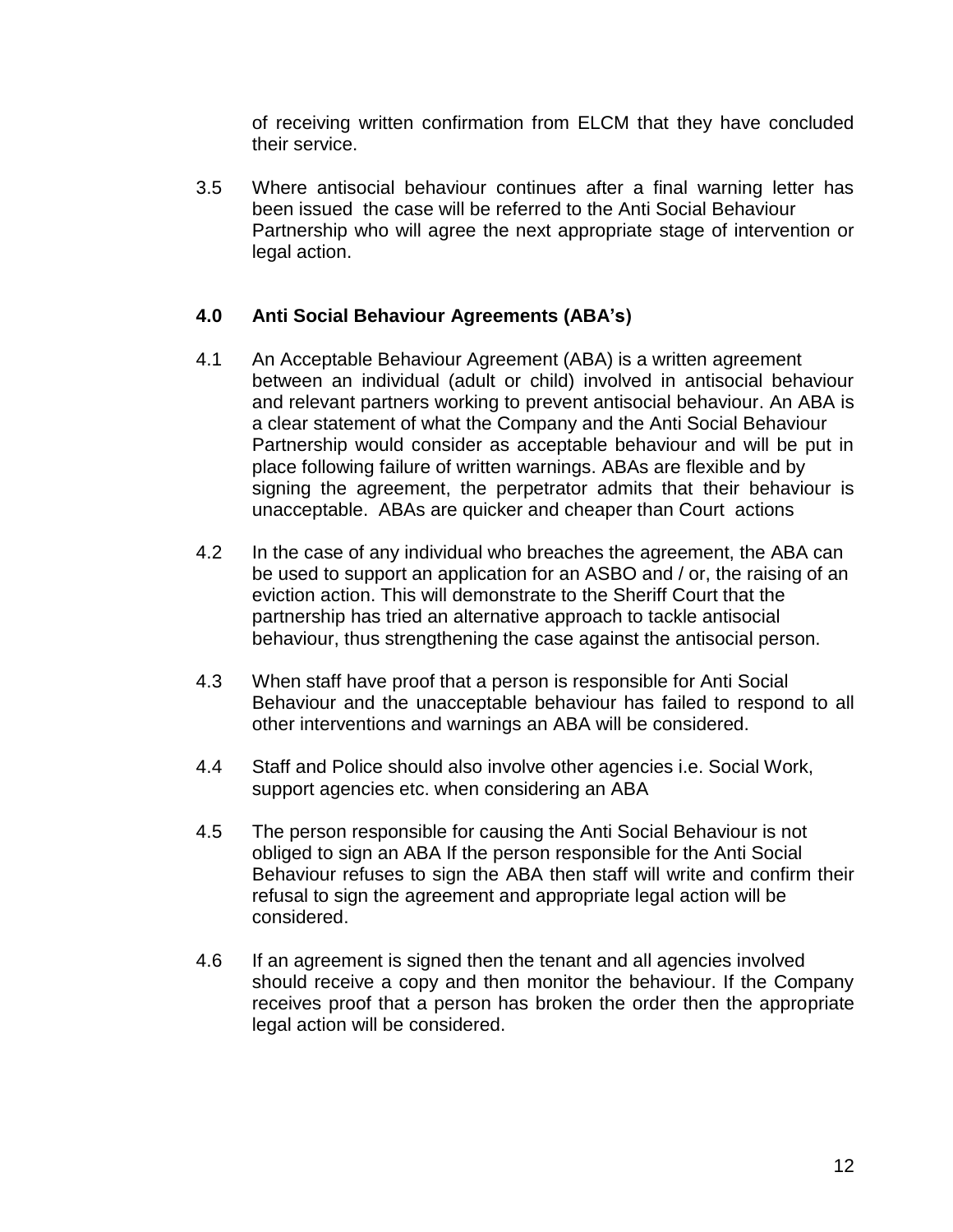# **Appendix 2**

## **Jargon Buster**

**Acceptable Behaviour Agreements (ABAs):** Voluntary contracts signed by the perpetrators of antisocial behaviour that attempt to change their behaviour. **Antisocial Behaviour etc. (Scotland) Act 2004:** The main piece of legislation dealing with antisocial behaviour in Scotland.

**Antisocial Behaviour Fixed Penalties**: "On the spot" financial penalties issued by the Police in relation to certain types of antisocial offences.

**ASBO:** Antisocial Behaviour Orders are Orders granted by a Sheriff. The applications are of a civil nature but a Breach constitutes a criminal offence. **Eviction:** A formal Court action where a landlord repossesses a property from a tenant.

Housing (Scotland) Act 2001: The principal piece of legislation relating to the relationship between Social Landlords and their Tenants.

**Intervention Warnings:** Written or verbal warnings issued to the perpetrators of antisocial behaviour by East Lothian Council or any partner agencies.

**Mediation:** A voluntary process where parties involved in a neighbour dispute attempt to reach an agreement regarding future peaceful coexistence with the assistance of trained Mediators

**Noise Penalties:** These can include verbal warnings, the issuing of Fixed Penalties and the confiscation of noise making equipment by local authority officers.

**Restorative Justice:** A practice where the perpetrators of a harmful or destructive act make amends by taking part in activities designed to compensate either the victim or the community.

**"Secured by Design" scheme:** An attempt by designers and architects to design buildings and other facilities in a way that reduces the likelihood of incidences of antisocial behaviour occurring.

**Short Scottish Secure Tenancy Agreement (SSST):** Short probationary Tenancy Agreements issued to individuals who have been subject to formal Court action relating to their antisocial behaviour.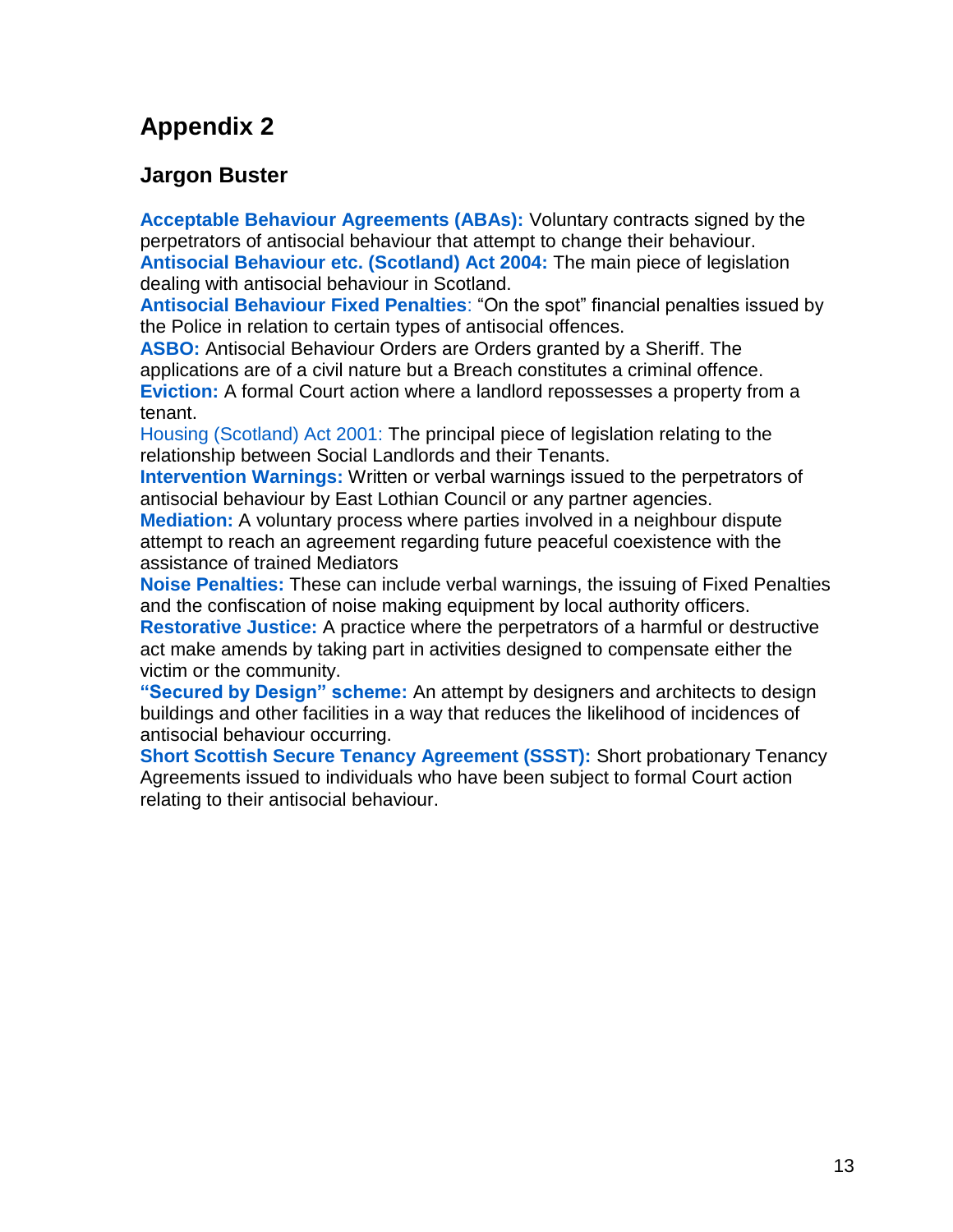# **Appendix 3**

#### **Roles within the Anti Social Behaviour Partnership**

#### **1. Role of the antisocial behaviour team**

The Antisocial Behaviour Team includes Council and Lothian and Borders Police staff. It is the role of the team to:

- support the Antisocial Behaviour Case Monitoring Group
- establish the facts, taking great care when considering complaints to avoid the possibility of discrimination/victimisation on the grounds of race, ethnicity, age, sex, sexual orientation, disability or religion.
- confirm that the behaviour that has caused the complaint or concern does constitute antisocial behaviour.
- where appropriate, establish what steps the complainer has taken to resolve matters themselves and consider whether further steps would be appropriate. These might include mediation, noise monitoring or in some cases – civil action.
- maintain full and accurate confidential records on referred cases.
- advise partners in managing cases and preparing cases for referral to the Case Monitoring Group.
- establish a monitoring system to record intervention actions taken
- share intervention action taken with relevant sections and partners in accordance with information sharing protocols.
- become involved immediately in cases of extreme antisocial behaviour supporting and assisting partners.
- take a lead role in cases of antisocial behaviour where no clear lead partner role exists e.g. private sector housing ASB.
- represent the Council on the Mediation Advisory Group.
- promote the ASB helpline and co-ordinate response to cases working closely with partners as required.
- attend regular ASB meetings with partners.
- produce performance monitoring reports.
- represent the Partnership in Court providing evidence and acting as professional witnesses when required.
- ensure that a good audit trail of case information and evidence exists and that appropriate records are in place to ensure appropriate information sharing.
- ensure that all Council sections, external partners and other appropriate agencies, are involved in consideration of the case and their views are reflected and taken into account before any action is taken regarding that case, ensuring that the partnership's approach is collaborative. This is particularly important where children are involved.
- maintain accurate minutes of the Antisocial Behaviour Officers Group
- assist the Officers Group in developing detailed procedures and standard documentation and in generally carrying out its role.